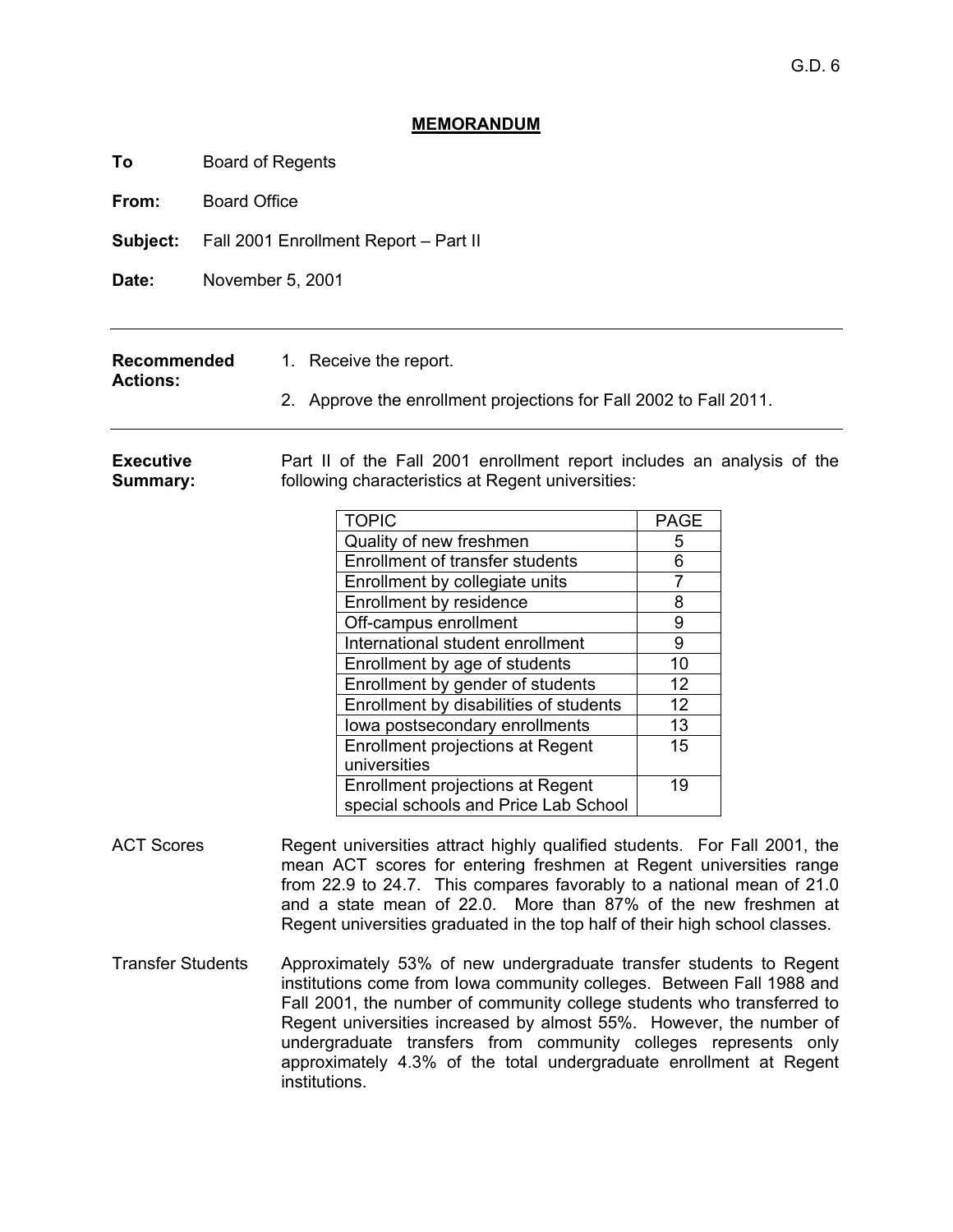Undergraduate Enrollment by Collegiate Units

Undergraduate enrollment at Regent universities increased by 1,548 students (+2.9%) from 53,589 in Fall 2000 to 55,137 in Fall 2001.

- Undergraduate enrollment increased at SUI in the College of Business (+7.9%), the College of Liberal Arts (+0.7%), the College of Nursing (+33.7%), and the College of Medicine (+23.7%). It decreased in the College of Education (-5.3%) and the College of Engineering (-0.9%).
- At ISU, undergraduate enrollment increased in the College of Agriculture (+1.8%), College of Business (+5.7%), the College of Engineering (+5.9%), the College of Liberal Arts and Sciences (+5.7%), the College of Education (+3.0%), and the College of Family and Consumer Sciences (+3.7%). It decreased in the College of Design by 0.7%.
- At UNI, undergraduate enrollment increased in the College of Business Administration (+3.2%), the College of Education (+3.5%), and the College of Social and Behavioral Sciences (+4.7%). It decreased in the College of Humanities and Fine Arts (-1.1%) and the College of Natural Sciences (-0.6%).

Graduate Enrollment by Collegiate Unit Graduate enrollment at Regent institutions decreased by 145 students (-1.3%) from 11,423 in Fall 2000 to 11,278 in Fall 2001.

- At SUI, graduate enrollment increased in the College of Business (+8.4%), the College of Dentistry (+10.3%), the College of Engineering (+3.7%), the College of Liberal Arts (+1.0%), the College of Medicine (+4.4%), and the College of Public Health (+6.9%). It decreased in the College of Education (-0.9%), the College of Nursing (-3.4%), the College of Pharmacy (-13.1%), and the Graduate College (-5.8%).
- At ISU, graduate enrollment increased in the College of Agriculture (+3.8%), the College of Business (+4.5%), the College of Engineering (+3.9%), and the College of Liberal Arts and Sciences (+0.6%). It decreased in the College of Design (-9.4%), the College of Education (-9.4%), the College of Family and Consumer Sciences (-12.7%), and the College of Veterinary Medicine (-3.5%).
- At UNI, graduate enrollment increased in the College of Business Administration (+6.9%) and the College of Social and Behavioral Sciences (+19.6%). It decreased in the College of Education (-2.6%) and the College of Natural Sciences (-6.8%).

Professional School Enrollment by Collegiate Unit Professional school enrollment at Regent universities increased by 328 students (+8.4%) from 3,918 in Fall 2000 to 4,246 in Fall 2001.

> • At SUI, professional school enrollment increased in the Tippie School of Management (+6.6%), the College of Law (+6.9%), the College of Medicine (+0.7%), and the College of Pharmacy (+1.9%). It decreased in the College of Dentistry (-1.3%).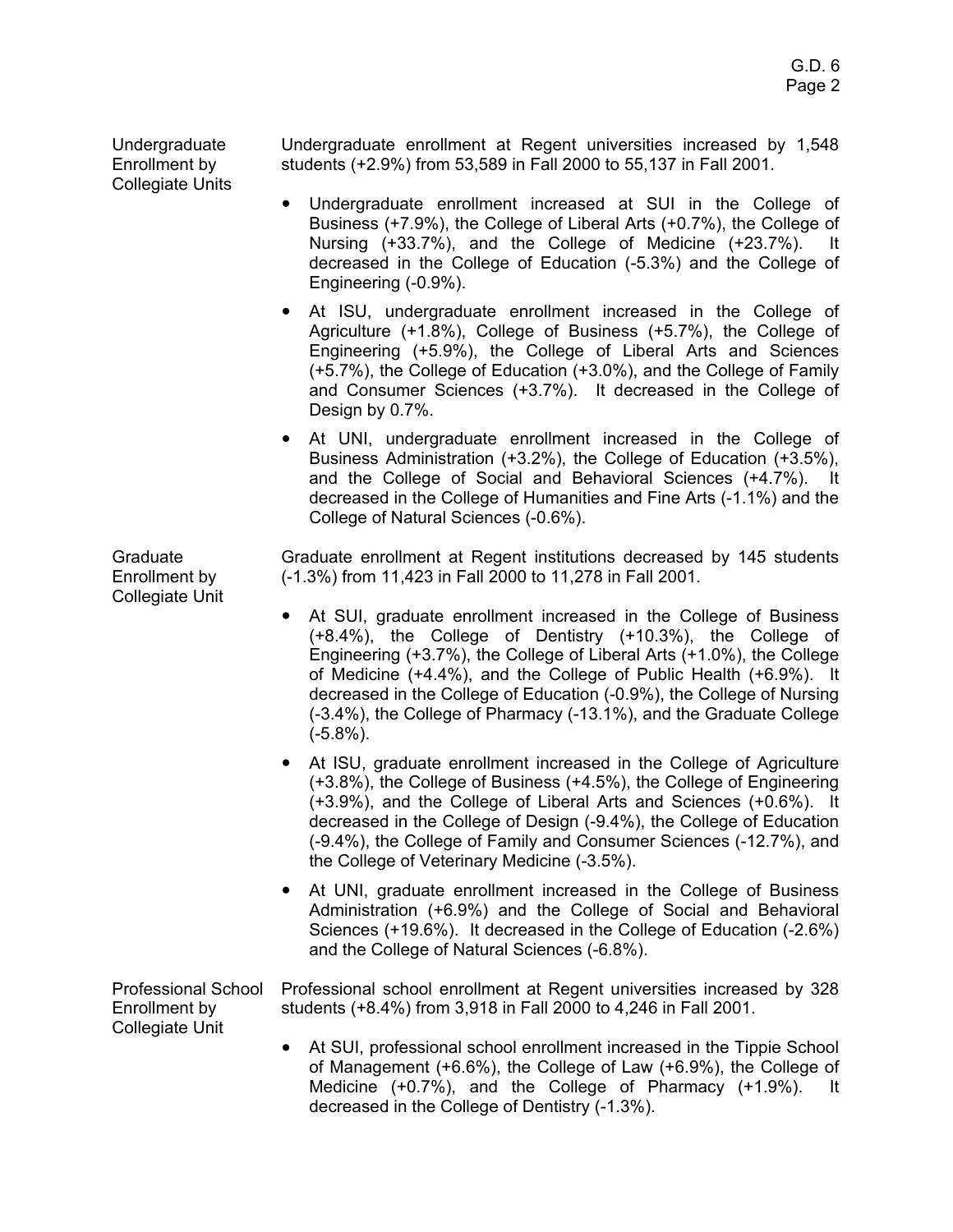- At ISU, professional school enrollment increased in the College of Veterinary Medicine (+1.5%).
- International Student Enrollment More than 4,700 international students from approximately 150 countries and territories enrolled in Regent universities during Fall 2001. This represents an increase of 1.3% from Fall 2000. Regent universities also provide opportunities for students to study abroad in a variety of sites from "Aalborg" (University of Aalborg, Denmark) to "Wales" (University of Wales, Swansea), as well as at colleges and universities from coast to coast in the United States.
- Off-Campus **Enrollment** Off-campus enrollments are a subset of the total university enrollment. The critical component regarding off-campus offerings is the extent to which Regent universities provide educational opportunities in a nontraditional setting.

During Fall 2001, students have been able to access undergraduate, graduate, and professional school coursework at approximately 150 sites through the use of video tapes, through face-to-face classes, and through the ICN. Additional opportunities are available through independent study, the Internet, and public television. More than 4,100 students are enrolled in off-campus coursework during Fall 2001. This represents an increase of 1,224 (+41.8%) from Fall 2000.

- Enrollment by Gender The number of women enrolled in Regent universities increased from 34,861 to 35,851 (+2.8%) in Fall 2001. The proportion of women to men at Regent universities is currently 52.0%. In undergraduate and graduate enrollments, the proportion of women to men exceeds 50% while in professional school enrollments the proportion is below 50%. The variations of gender ratios in enrollment should be reviewed as a measure of diversity targeted in the Regent universities' strategic plans.
- Enrollment by Age The enrollment of undergraduate students who are 25 years and older decreased by 71 (-1.5%) in Fall 2001 compared to one year ago. This resulted in an increase in the proportion of undergraduates that is under 25 years of age from 91.1% (48,828) in Fall 2000 to 91.5% (50,447) in Fall 2001.
- Students with **Disabilities** The number of students with disabilities attending Regent universities increased by 85 (+6.3%) from 1,359 in Fall 2000 to 1,444 in Fall 2001. It is important to remember that these data are compiled primarily from selfreferrals or outside party referrals; therefore the reported number may not reflect the total number of students with disabilities at the Regent universities.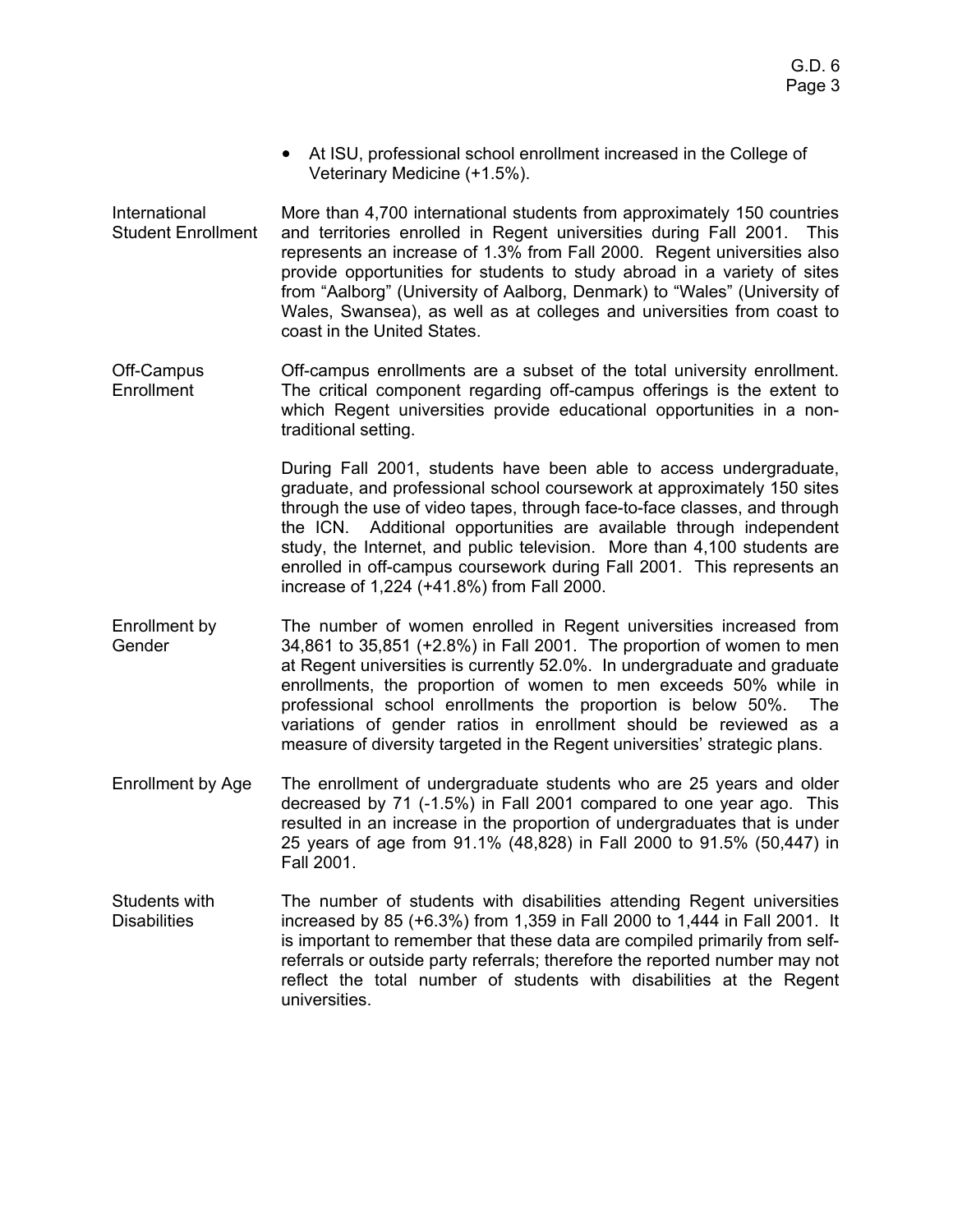| lowa<br>Postsecondary<br>Enrollments | The total enrollment at all lowa colleges and universities is $194,3871$ for<br>Fall 2001. This represents an increase of 5,481 students (+2.9%) from<br>the prior year. Regent universities serve 36.4% of the students<br>(headcount enrollment) pursuing postsecondary education in the State of<br>lowa. The average market share for Regent universities during the past<br>nine years has been 36.9%. Community colleges serve 35.3% of the<br>students and private colleges and universities serve 25.1% of the<br>students pursuing postsecondary education.                                                                                                                                                                                                                   |
|--------------------------------------|----------------------------------------------------------------------------------------------------------------------------------------------------------------------------------------------------------------------------------------------------------------------------------------------------------------------------------------------------------------------------------------------------------------------------------------------------------------------------------------------------------------------------------------------------------------------------------------------------------------------------------------------------------------------------------------------------------------------------------------------------------------------------------------|
| Enrollment<br>Projections            | Regent universities project that total enrollments will decrease by 767<br>students (-1.1%) between 2001 and 2011 from 70,661 to 69,894. The<br>projections indicate that the peak year will be in 2003 when there will be a<br>1.0% increase of 695 students from Fall 2001. Enrollments are then<br>expected to decline through 2008 followed by slight increases in 2009<br>and 2010. Although it is difficult to use projection models accurately for<br>long-term (10-year) projections, the projections included in this report are<br>significant components in the environmental analyses for the respective<br>institutional strategic plans. Projections for twelfth grade enrollments <sup>2</sup><br>indicate that their peak will occur during the 2002-2003 school year. |
|                                      | Iowa Braille and Sight Saving School projects that on-campus enrollment<br>will increase from 38 to 41 (+7.9%) between 2001 and 2011. Off-campus<br>direct services are projected to decrease from 312 to 300 students<br>(-3.8%) between 2001 and 2011.                                                                                                                                                                                                                                                                                                                                                                                                                                                                                                                               |
|                                      | The Iowa School for the Deaf projects that on-campus enrollment will<br>increase by 36 students (+28.3%) from 127 to 163 between 2001 and<br>2011. In addition, off-campus services are projected to increase from<br>101 to 108 students (+6.9%) during the next ten years.                                                                                                                                                                                                                                                                                                                                                                                                                                                                                                           |
|                                      | Price Lab School projects an on-campus enrollment increase from 529 to<br>605 students (+14.4%) between 2001 and 2011. There are no<br>off-campus services provided by Price Lab School.                                                                                                                                                                                                                                                                                                                                                                                                                                                                                                                                                                                               |
| <b>Links to Strategic</b><br>Plan    | This report addresses several Key Result Areas (KRAs) and Action Steps<br>in the Board's Strategic Plan, as outlined in Appendix A on page 21.                                                                                                                                                                                                                                                                                                                                                                                                                                                                                                                                                                                                                                         |
| Background:                          | Each November, the Board Office presents to the Board a<br>comprehensive report concerning enrollments at the Regant institutions                                                                                                                                                                                                                                                                                                                                                                                                                                                                                                                                                                                                                                                      |

comprehensive report concerning enrollments at the Regent institutions. The text and table locations for the topics included in this report are on the following:

 1 SOURCE: Iowa College and University Enrollment Report prepared for the Iowa Coordinating Council on Post-High School Education by Jerald Dallam, SUI Registrar.<br><sup>2</sup> SOURCE: Iowa Department of Education.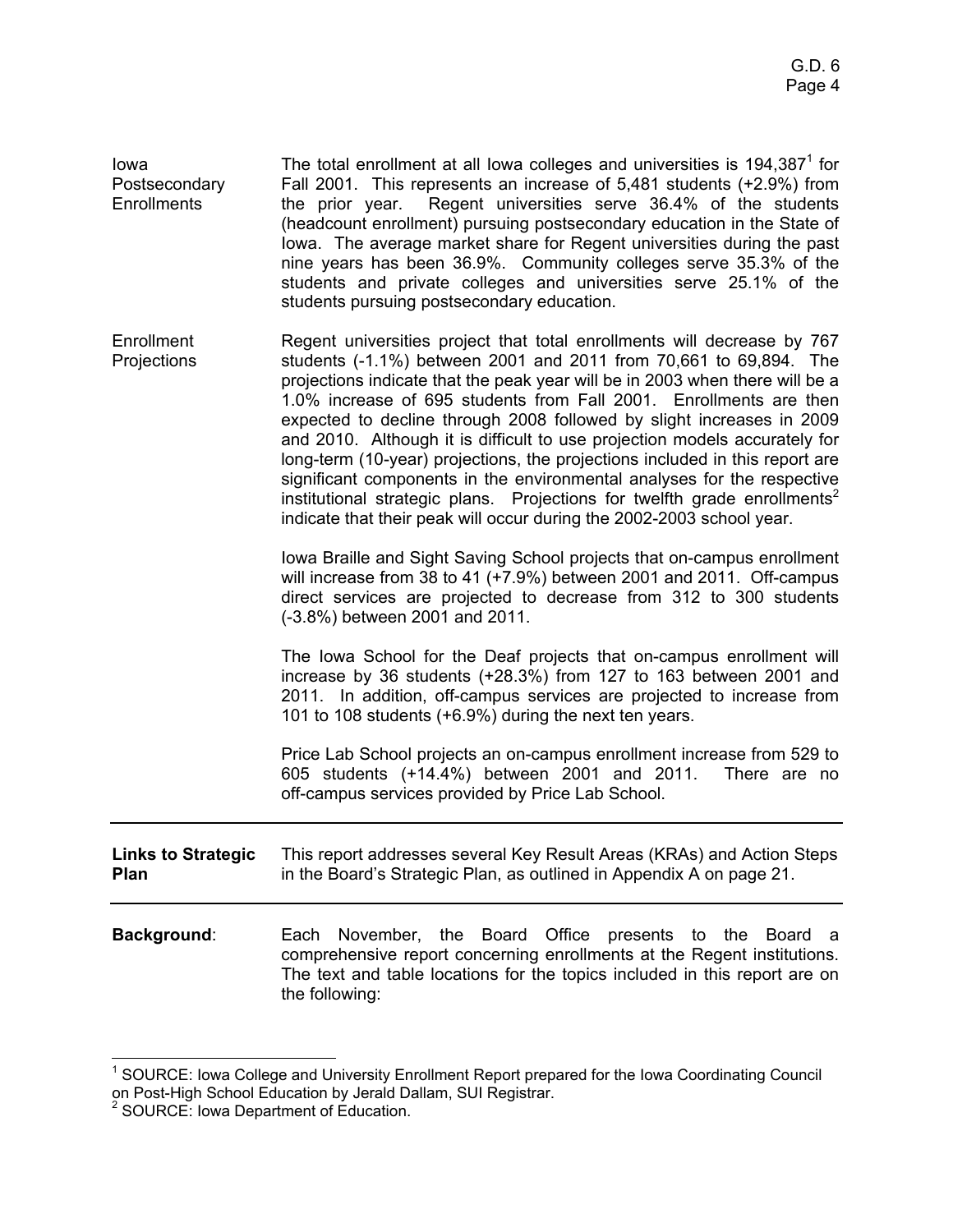| Topics                           | Text      | <b>Tables</b>            |
|----------------------------------|-----------|--------------------------|
| Quality of new freshmen          | Pg. 5     | 13-16; Pgs. 100-106      |
| <b>Transfer enrollment</b>       | Pg. 6     | 10; Pg. 97               |
| Enrollment by collegiate unit    | Pg. 7     | 3-4B; Pgs. 37-74         |
| University of Iowa               |           | 3-4B; Pgs. 37-39 & 45-52 |
| <b>Iowa State University</b>     |           | 3-4B; Pgs. 40-42 & 53-60 |
| University of Northern Iowa      |           | 3-4B; Pgs. 43-44 & 61-65 |
| Enrollment by residence          | Pg. 8     | 20; Pg. 121              |
| Off-campus enrollment            | Pg. 9     | 2A; Pg. 25-36            |
| International student enrollment | Pg. 9     | 8; Pgs. 76-94            |
| Enrollment by age                | Pg. 10    | 11; Pg. 98               |
| Enrollment by gender             | Pg. 12    | 21; Pg. 125              |
| Enrollment by students with      | Pg. 12    | 9A-9B; Pgs. 95-96        |
| disabilities                     |           |                          |
| lowa postsecondary enrollment    | Pg. 13    | 24; Pg. 126              |
| <b>Enrollment projections</b>    | Pg. 15    | 17-19; Pgs. 107-120      |
| Special Schools and Price Lab    | Pg. 19    | 25R-34NR; Pgs. 127-148   |
| School                           |           |                          |
| Appendices A - B                 | $21 - 22$ |                          |

Purpose of Report The purpose of this report is to enable the Board of Regents to monitor the accomplishment of goals contained in the Board's Strategic Plan and to evaluate the need for new policy development in specific areas.

### **Analysis**:

New Freshmen (Tables 13-16, pgs. 100-106)

In Fall 2001, there were 410 more students enrolled as new freshmen than in Fall 2000. Approximately 71% of the total number of new freshmen (10,763) are residents of Iowa.

New freshmen who graduated in the top half of their high school classes constituted 87.0% of the incoming freshman classes at Regent universities. New freshmen who graduated in the lower half of their high school classes constituted 9.7% of incoming freshman classes at Regent universities. Approximately 3.3% of the entering freshmen did not report their high school class rank.

The national mean score on the ACT college entrance examination was 21.0 for students entering college in Fall 2001 while the state average for students in Iowa who took the ACT exam was 22.0 (Table 15).

- The SUI mean score for new freshmen was 24.5 and the median score was 24.4. There was a decrease in the mean score from 24.6 in the prior year and an increase in the median score from 24.0 in Fall 2000.
- At ISU, the mean score was 24.4 and the median score was 24.7. There was no change in either score from the prior year.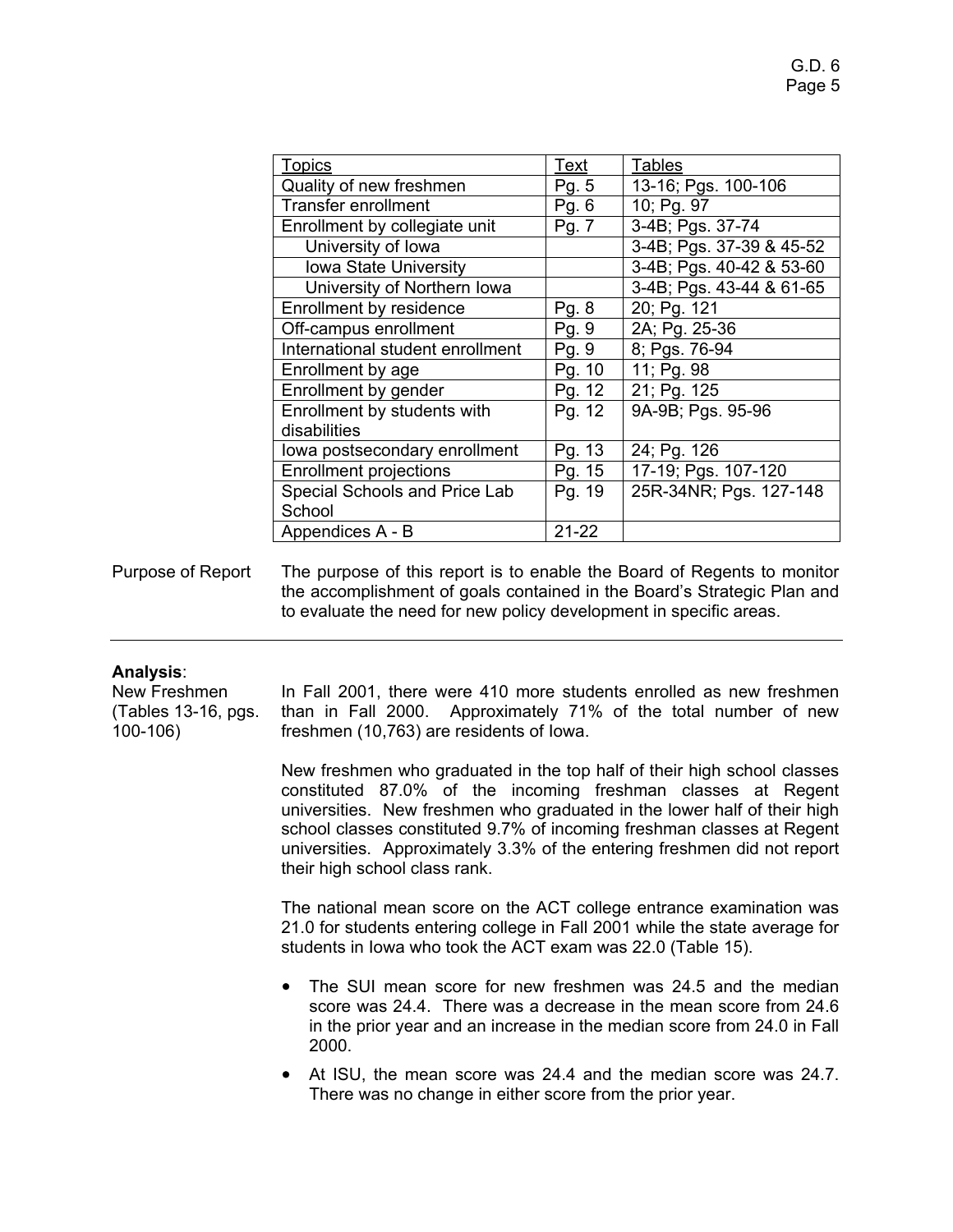For UNI freshmen, the mean was 22.9 and the median score was 23.2. There was a decrease in the mean score from 23.0 in the prior year and a decrease in the median score from 23.3 in Fall 2000.

**Undergraduate Transfer Enrollments**  (Table 10, pg. 97) Regent universities enrolled 4,524 new undergraduate students who transferred from another college or university. This number is 20.6% greater than the number of transfer students in Fall 1988 (3,750). When compared to last fall, the number of transfer students increased by 55  $(+1.2\%)$ .

- The majority of these students came from the Iowa public two-year sector. These 2,372 students are 52.4% of all transfers during Fall 2001. Transfer enrollments from this sector have grown significantly over the past twelve years and are at an all-time high. The Fall 2001 enrollment is 833 students (+54.1%) more than in Fall 1988 and 28 students (+1.2%) more than in Fall 2000.
- Colleges and universities outside the State of Iowa contributed 1,448 students to the transfer totals. These students are 32.0% of all transfers within Regent universities in Fall 2001. There was an increase of 78 students (+5.7%) who transferred to Regent universities from this sector in Fall 2001.
- There are 357 students at Regent universities who transferred from Iowa independent colleges and universities. These students are 7.9% of the Fall 2001 transfer total.
- The 316 students who transferred within the Regent system are 7.0% of all transfers this fall.
- Thirty-one students (0.7%) transferred into Regent universities from Iowa independent two-year colleges and business schools.

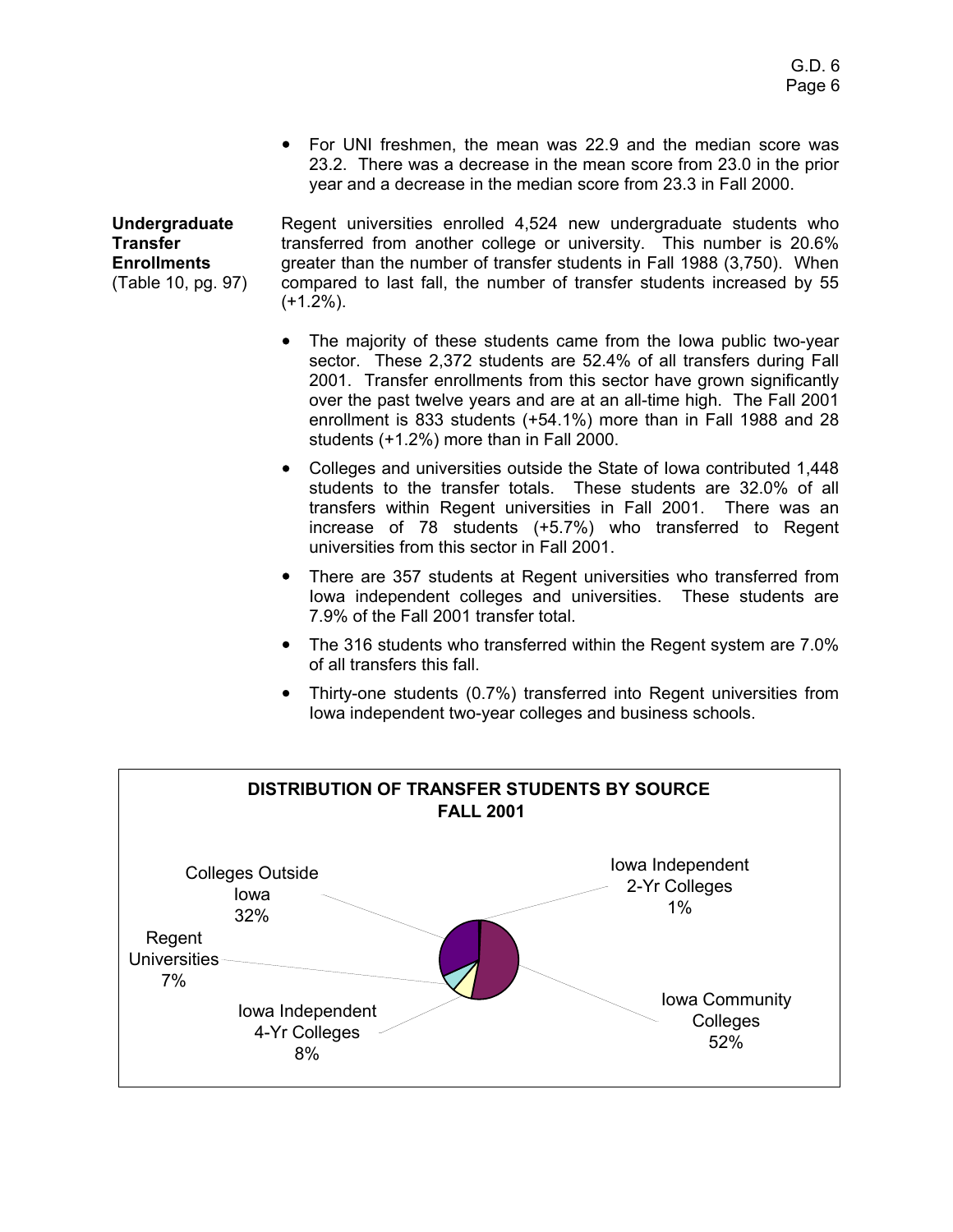**Enrollment by Collegiate Units**  (Tables 3-4, pgs. 37-74) University of Iowa At the University of Iowa, the largest undergraduate enrollment is in the College of Liberal Arts with an enrollment of 15,699 in Fall 2001. The next largest enrollments are in the College of Business (1,539), the College of Engineering (1,148), and the College of Education (581). The programs with the largest undergraduate enrollment include Pre-Business (2,282), Psychology (965), English (913), and Communication Studies (746).

- Undergraduate enrollment increased in the College of Business, the College of Nursing, the College of Liberal Arts, and the College of Medicine; enrollment decreased in the College of Education and the College of Engineering.
- Graduate enrollment increased in the College of Business, the College of Dentistry, the College of Engineering, the College of Liberal Arts, the College of Medicine, and the College of Public Health; enrollment decreased in the College of Education, the College of Pharmacy, the College of Nursing, and the Graduate College.
- Professional school enrollment increased in the Tippie School of Management, the College of Law, the College of Medicine, and the College of Pharmacy; enrollment decreased in the College of Dentistry.

Iowa State **University** At Iowa State University, the largest undergraduate enrollment is in the College of Liberal Arts and Sciences, which has an enrollment of 6,715. The next largest enrollments are in the College of Engineering (4,876), the College of Business (3,757), the College of Agriculture (2,807), and the College of Education (1,940). The programs with the largest undergraduate enrollments include Pre-Business (1,957), Mechanical Engineering (994), Computer Engineering (939), Elementary Education (792), Exercise and Sport Science (721), Psychology (645), and Management Information Systems (551).

- Undergraduate enrollment increased in the College of Agriculture, the College of Business, the College of Education, the College of Family and Consumer Sciences, the College of Liberal Arts and Sciences, and the College of Engineering; enrollment decreased in the College of Design.
- Graduate enrollment increased in the College of Agriculture, the College of Business, the College of Liberal Arts and Sciences, and the College of Engineering; enrollment decreased in the College of Design, the College of Education, the College of Family and Consumer Sciences, and the College of Veterinary Medicine.
- Professional school enrollment increased in the College of Veterinary Medicine.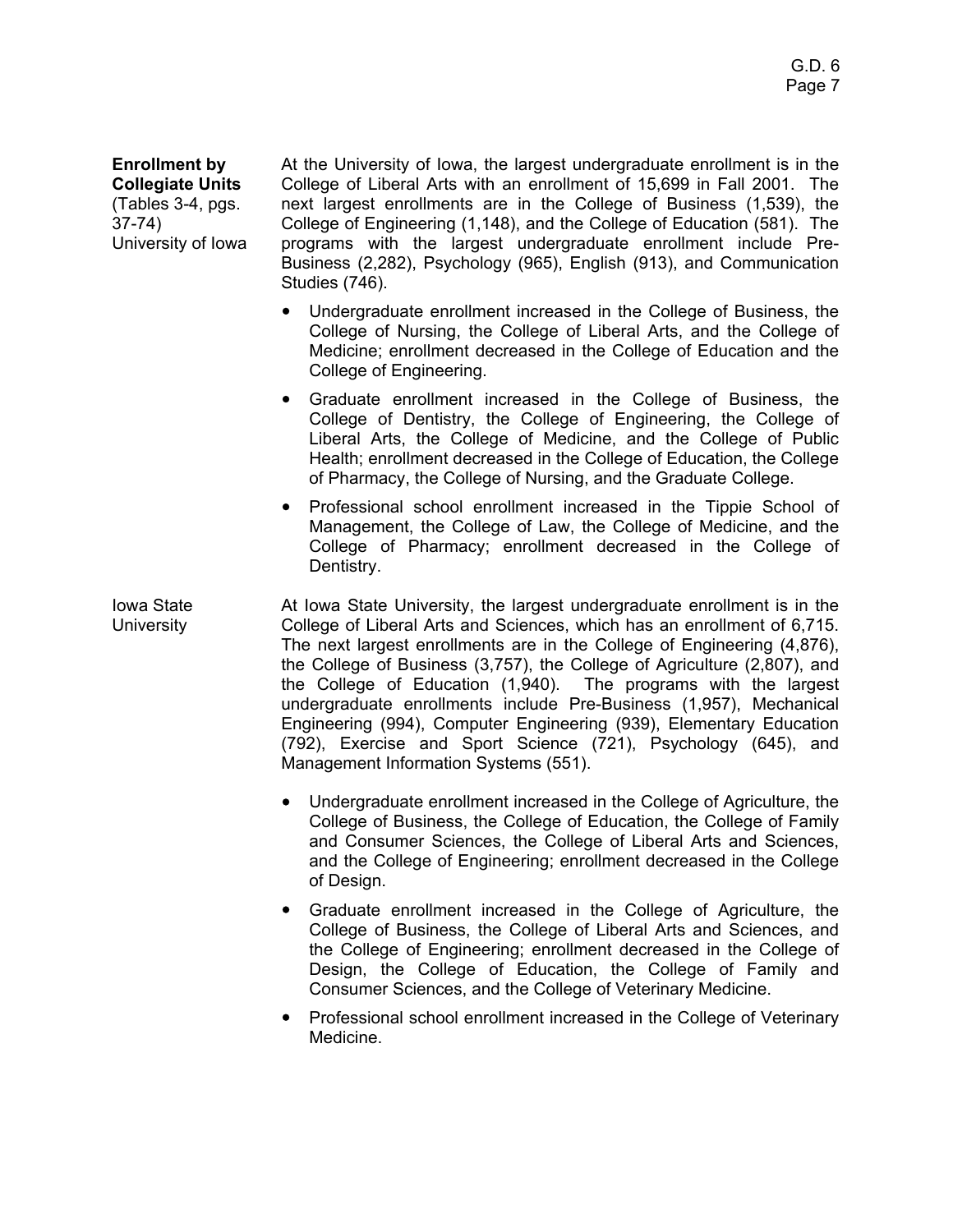University of Northern Iowa At the University of Northern Iowa, the largest undergraduate enrollment is in the College of Business Administration, which has an enrollment of 2,815. The next largest enrollments are in the College of Education (2,628) and the College of Humanities and Fine Arts (1,935). The programs with the largest enrollments include Elementary Education (1,850), Communication Studies (666), Accounting (656), Biology (535), and Management (516).

- Undergraduate enrollment increased in the College of Business Administration, the College of Education, and the College of Social and Behavior Sciences; enrollment decreased in the College of Humanities and Fine Arts and the College of Natural Sciences.
- Graduate enrollment increased in the College of Business Administration and the College of Social and Behavioral Sciences; enrollment decreased in the College of Education and the College of Natural Sciences.

**Admission into Professional Education**  (Table 4B, pgs. 66-74)

One important feature of this report is the information on students who have been formally admitted into professional education, i.e., education majors who are preparing to become elementary or secondary school teachers.

- At SUI, 834 students have been formally admitted into professional education compared to 881 (-5.3%) students in Fall 2000. Twentynine (3.5%) are racial/ethnic minority students, which is a decrease of 12 students (-29.3%) from last year.
- At ISU, 942 students have been formally admitted into professional education compared to 810 (+16.3%) in Fall 2000. Twenty-four (2.5%) are racial/ethnic minority students, which is an increase of five students (+26.3%) from last year.
- At UNI, 2,818 students have been formally admitted into professional education compared to 2,766 (+1.9%) in Fall 2000. Eighty-eight (3.1%) are racial/ethnic minority students, which is an increase of two students (+2.3%) from last year.

## **Enrollment by Residence**  (Table 20, pg. 121)

During Fall 2001, resident enrollment increased by 752 students (+1.5%) from 50,764 to 51,516 from the prior year. However, the percentage of residents at Regent universities decreased from 73.6% in Fall 2000 to 72.9% in Fall 2001.

- Resident undergraduate enrollment increased by 749 students (+1.8%) from 41,963 in Fall 2000 to 42,712 in the current year.
- Resident graduate enrollment decreased by 252 students (-4.3%) from 5,880 in Fall 2000 to 5,628 in the current year.
- Resident professional school enrollment increased by 255 students (+8.7%) from 2,921 in Fall 2000 to 3,176 in the current year.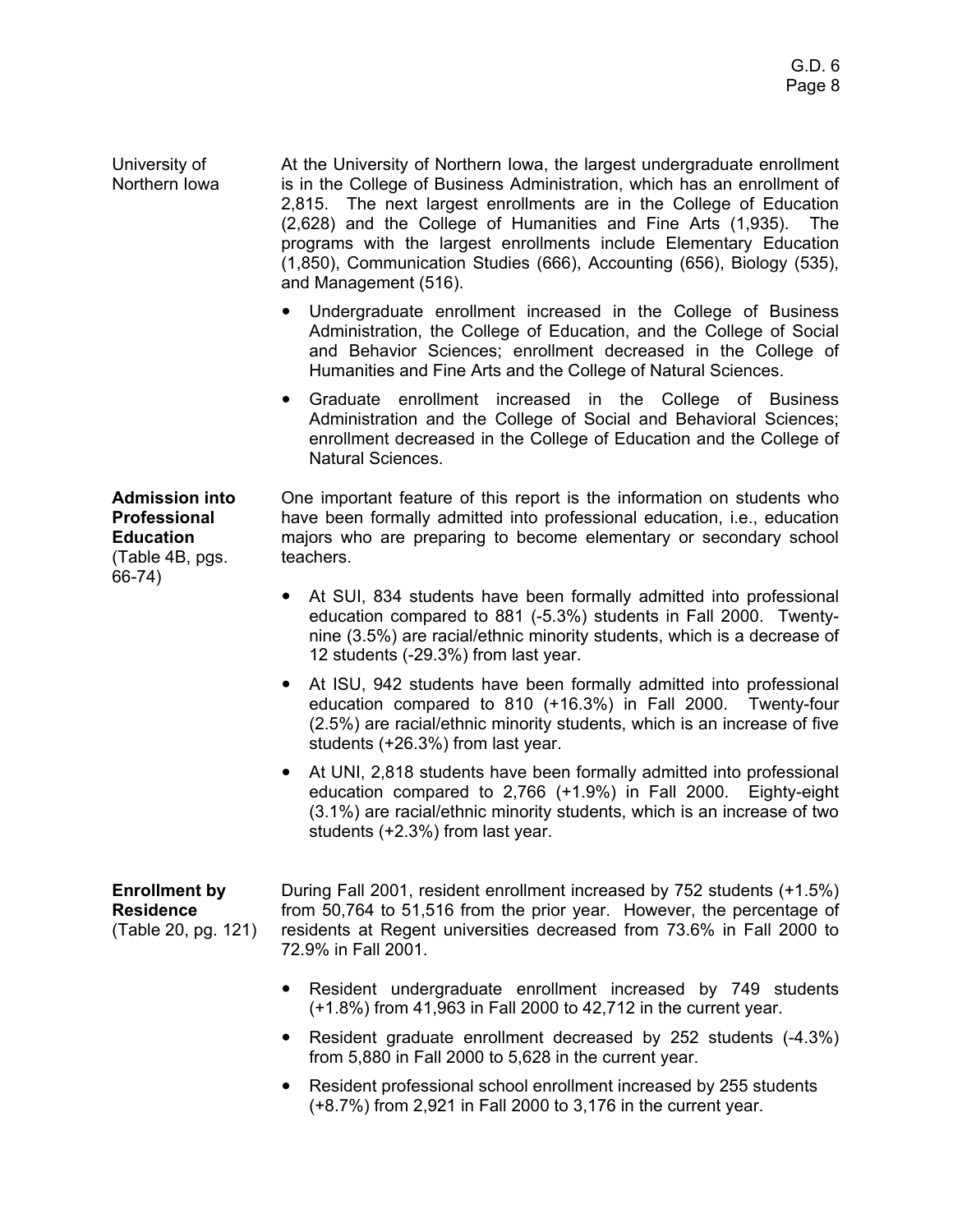

### **PERCENTAGE OF RESIDENT ENROLLMENTS AT REGENT UNIVERSITIES FALL 1988 TO FALL 2001**

Nonresident enrollment

Nonresident enrollments at Regent universities increased by 979 students (+5.4%) in Fall 2001. The percentage of nonresident students increased from 26.4% to 27.1% of the total enrollment.

- Nonresident undergraduate enrollment increased by 799 students (+6.9%) from 11,626 in Fall 2000 to 12,425 in Fall 2001.
- Nonresident graduate enrollment increased by 107 students (+1.9%) from 5,543 students in Fall 2000 to 5,650 students in Fall 2001.
- Nonresident professional school enrollment increased by 73 students (+7.3%) from 997 in Fall 2000 to 1,070 students in Fall 2001.

**Off-Campus Enrollment**  (Table 2A, pgs. 25-36)

During Fall 2001, there are 4,154 students enrolled in off-campus coursework offered by the Regent universities. This is an increase of 1,224 students (+41.8%) from Fall 2000. Coursework in systems engineering, statistics, nursing, agriculture, library studies, and a myriad of other subjects are being offered through the state from "Anamosa to Ventura".

| <b>OFF-CAMPUS</b> | SUI   | ISU   | UNI | <b>REGENT</b> |
|-------------------|-------|-------|-----|---------------|
| <b>ENROLLMENT</b> |       |       |     | <b>TOTAL</b>  |
| Undergraduate     | 508   | 528   | 103 | 1,139         |
| Graduate          | 466   | 871   | 391 | 1,728         |
| Professional      | 1,287 |       |     | 1,287         |
| Гоtal             | 2,261 | 1,399 | 494 | 4.154         |

**International Student Enrollment**  (Table 8, pgs. 76-94)

Fall 2001 enrollments at Regent universities include 4,731 students from 150 foreign countries and territories; this is an increase of 59 students (+1.3%) from the prior year. Within the international student population, 35.5% are undergraduate students, 61.2% are graduate students, and 3.3% are professional school students.

Nine countries each have more than 100 students enrolled at the Regent university campuses; eight of the nine countries are in Asia.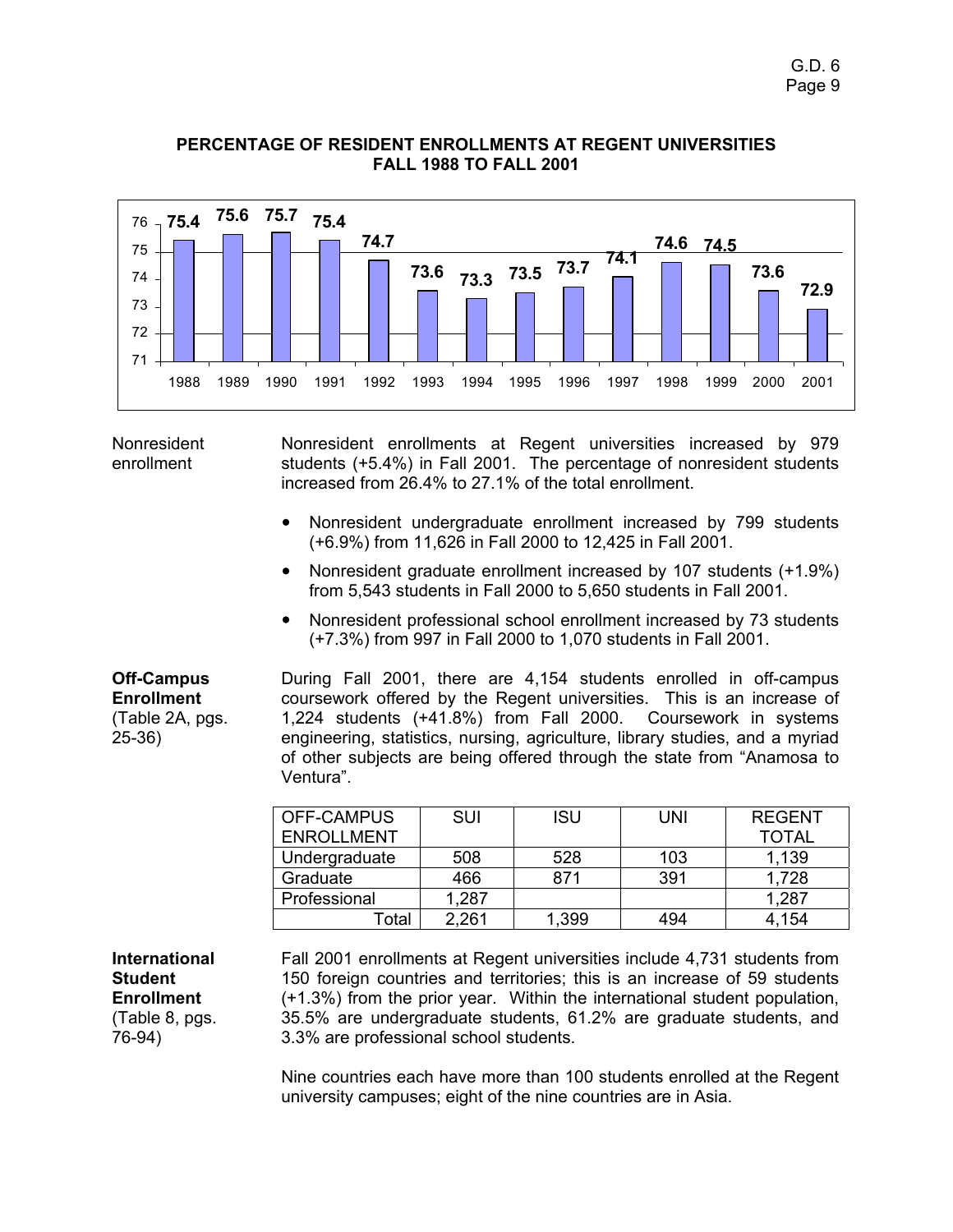| <b>NATION</b>  | <b>NUMBER OF STUDENTS</b> |
|----------------|---------------------------|
| 1. China       | 1,102                     |
| 2. South Korea | 555                       |
| 3. India       | 525                       |
| 4. Indonesia   | 216                       |
| 5. Malaysia    | 199                       |
| 6. Taiwan      | 188                       |
| 7. Japan       | 148                       |
| 8. Canada      | 113                       |
| 9. Russia      | 101                       |

### **NATIONS WITH MORE THAN 100 STUDENTS ENROLLED IN REGENT UNIVERSITIES**

The international student enrollment represents 6.7% of the total enrollment at the Regent universities. Undergraduate enrollment of 1,680 international students is 3.0% of Regent undergraduates. The 2,894 international students engaged in graduate studies are 25.7% of Regent graduate enrollments. International students in professional colleges number 157 and are 3.7% of total professional school enrollments.

**Enrollment by Age of Students**  (Table 11, pg. 98) Access is a Key Result Area addressed in this report. One component of access is the level of participation, especially at the undergraduate level, of non-traditional students, who are defined as students who are 25 years of age or older. According to the U. S. Census 2000 data, the median age in Iowa was 36.6 years. Approximately 65% of the population was 25 years of age and older.

> The enrollment in Regent universities by students 25 years and older remained constant at 15,791 in Fall 2001. Of the total number of students who are 25 years of age and older at Regent universities, 29.7% are enrolled in undergraduate study, 54.9% are enrolled in graduate study, and 15.4% are enrolled in professional school study.

**9,745 8,966 8,681 8,225 8,390 5,803 5,502 5,376 5,247 5,191 2,319 2,210 2,346 2,412 2,395 17,894 16,880 16,452 15,791 15,791 0 3,000 6,000 9,000 12,000 15,000 18,000 21,000 1997 1998 1999 2000 2001 SUI ISU UNI**

# ENROLLMENT BY STUDENTS 25 YEARS AND OLDER AT REGENT UNIVERSITIES FALL 1997 TO FALL 2001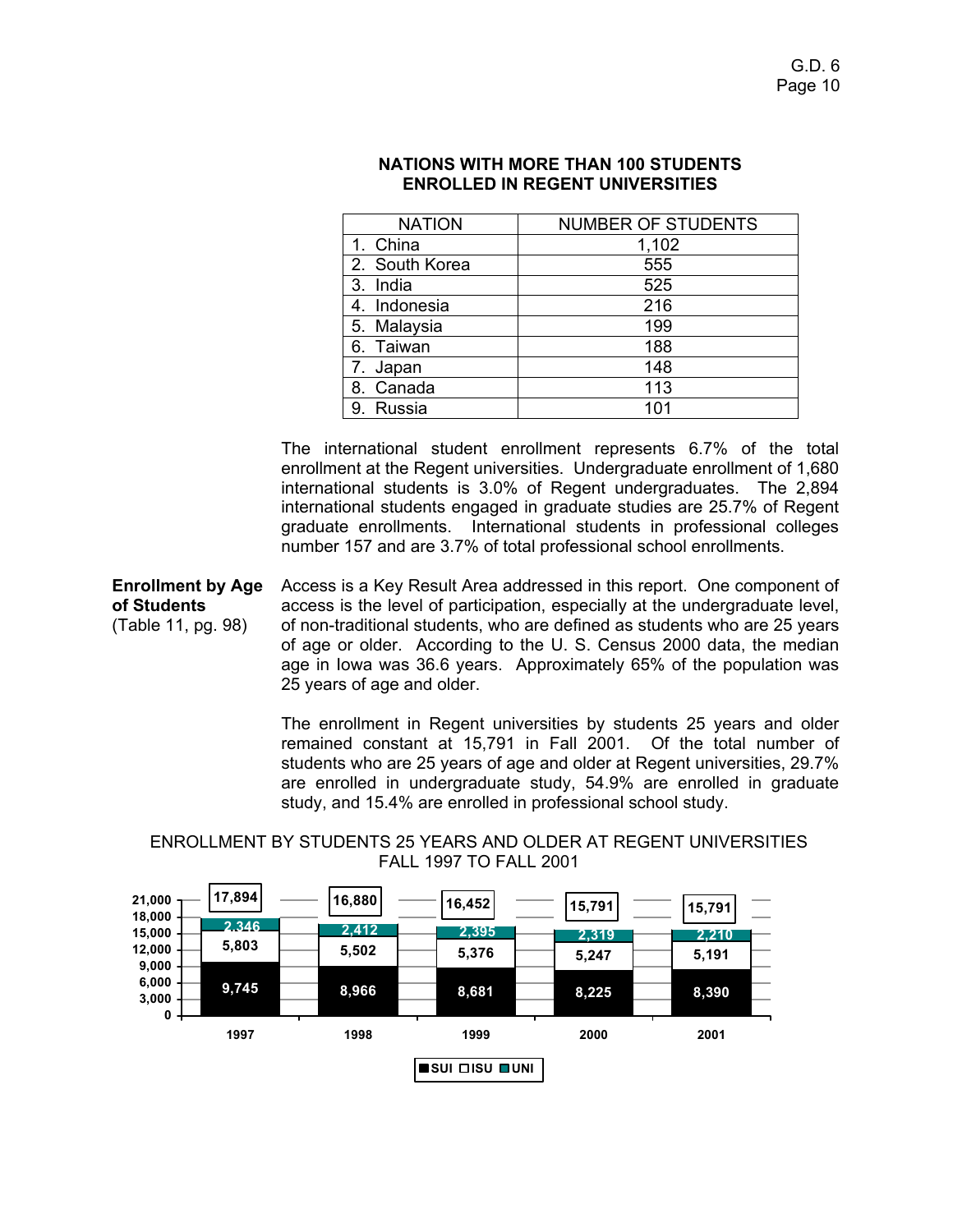Students who are 25 years of age and older represent 22.3% of total Regent enrollments<sup>3</sup>. . These students represent 8.5% of total undergraduate enrollment (4,690 students), 76.8% of the graduate students (8,662), and 57.4% of the professional school students (2,439). The enrollment breakdown of students 25 years of age and older by institution follows.

- At SUI, there are 1,858 undergraduate students who are 25 years and older and they represent 9.5% of undergraduates. There are 4,262 graduate students who are 25 years and older and they represent 80.1% of graduate students. There are 2,270 professional school students who are 25 years and older and they represent 59.0% of professional school students.
- At ISU, there are 1,827 undergraduate students who are 25 years and older and they represent 7.9% of undergraduates. There are 3,195 graduate students who are 25 years and older and they represent 73.2% of graduate students. There are 169 professional school students who are 25 years and older and they represent 42.3% of professional school students.
- At UNI, there are 1,005 undergraduate students who are 25 years of age and older and they represent 8.1% of undergraduate students. There are 1,205 graduate students who are 25 years of age and older and they represent 75.5% of graduate students.

The following chart relates to Performance Indicator #38 and describes the mean age of students at each institution.





 3 According to U. S. Department of Education postsecondary enrollment projections, the proportion of students 25 years and older in the United States will remain constant at 38% through 2011.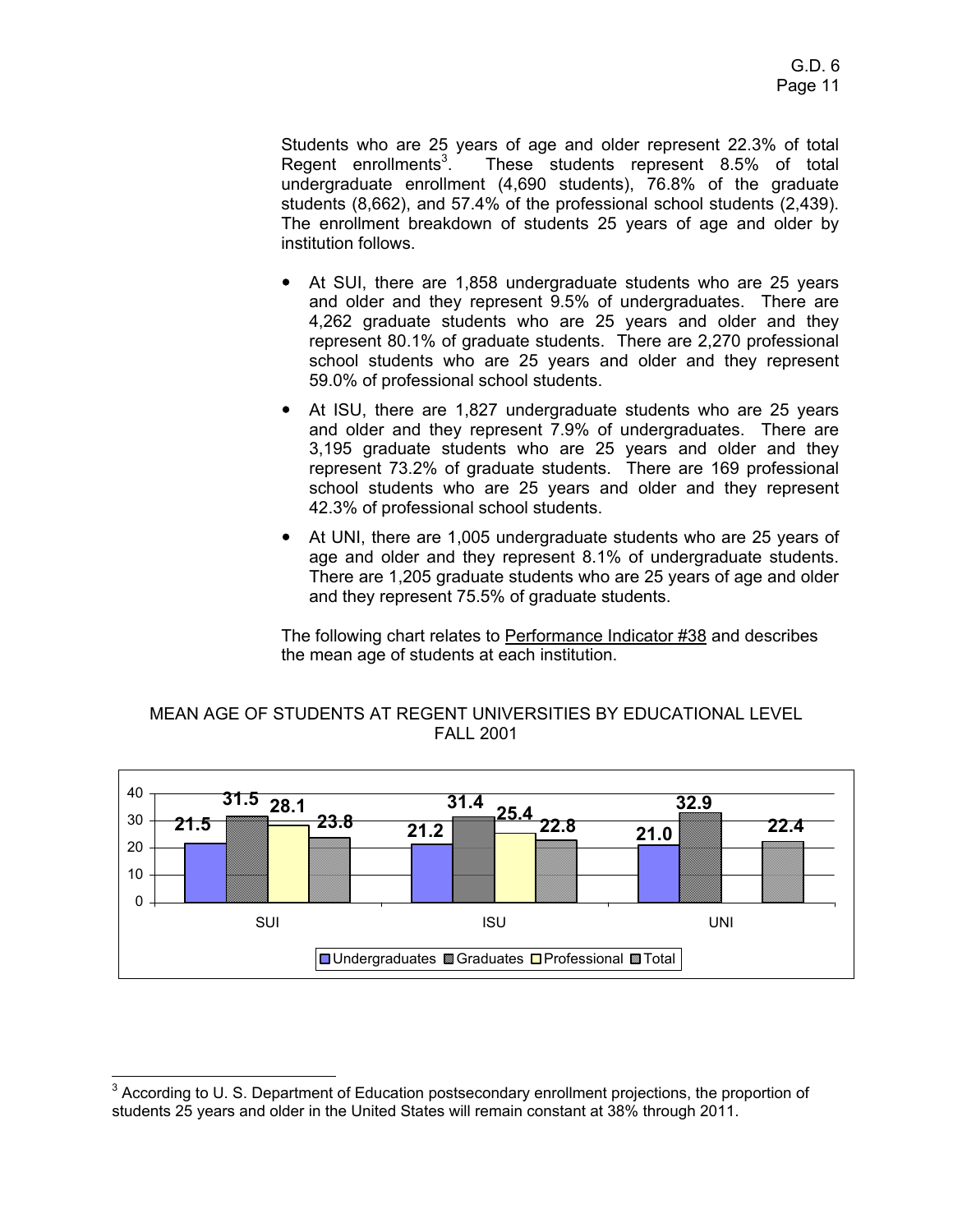**Enrollment by Gender**  (Table 21, pg. 125) The proportion of women enrolled at Regent universities increased from 50.6% in Fall 2000 to 52.0% in Fall 2001. This represents an increase of 990 women (+2.8%) from the prior year. There are 1,041 more women than men at Regent universities in Fall 2001. Women comprise 52.6% of undergraduate enrollments, 51.1% of graduate enrollments, and 46.7% of professional school enrollments.

> The proportion of women enrolled at SUI increased from 52.8% in Fall 2000 to 54.0% in Fall 2001; at ISU, the proportion of women increased from 44.2% in Fall 2000 to 45.8% in Fall 2001; and at UNI, the proportion of women increased from 58.5% in Fall 2000 to 60.2% in Fall 2001.

> Enrollment by women increased by 940 students (+12.3%) between Fall 1991 and Fall 2001. Of that total, there was an increase of 3,180 students (+12.7%) in the enrollment of women as undergraduates, an increase of 136 students (+2.4%) in the enrollment of women as graduate students, and an increase of 624 students (+51.8%) in the enrollment of women in professional schools.

PERCENTAGE OF WOMEN ENROLLED AT REGENT UNIVERSITIES FALL 1991 TO FALL 2001



## **Enrollment by Students with Disabilities** (Tables 9A-9B, pgs. 95-96, 33R-34NR, pgs. 145-148)

Within Regent universities, 1,444 (2.0%) individuals identified themselves as having a disability in Fall 2001. This represents an increase of 85 students (+6.3%) from the prior year. Many students with disabilities choose not to identify themselves as possessing a disability.

- Students with learning disabilities comprise the largest group of students with disabilities. There are 358 students who report having an attention deficit disorder and 432 students with other learning disabilities.
- Another large group of students with disabilities includes 205 students with health disabilities that may impede their ability to learn. Included in this category are students with debilitating allergies, endocrine or metabolic disorders, heart, blood, circulatory, respiratory, and digestive disorders, and acquired brain injuries.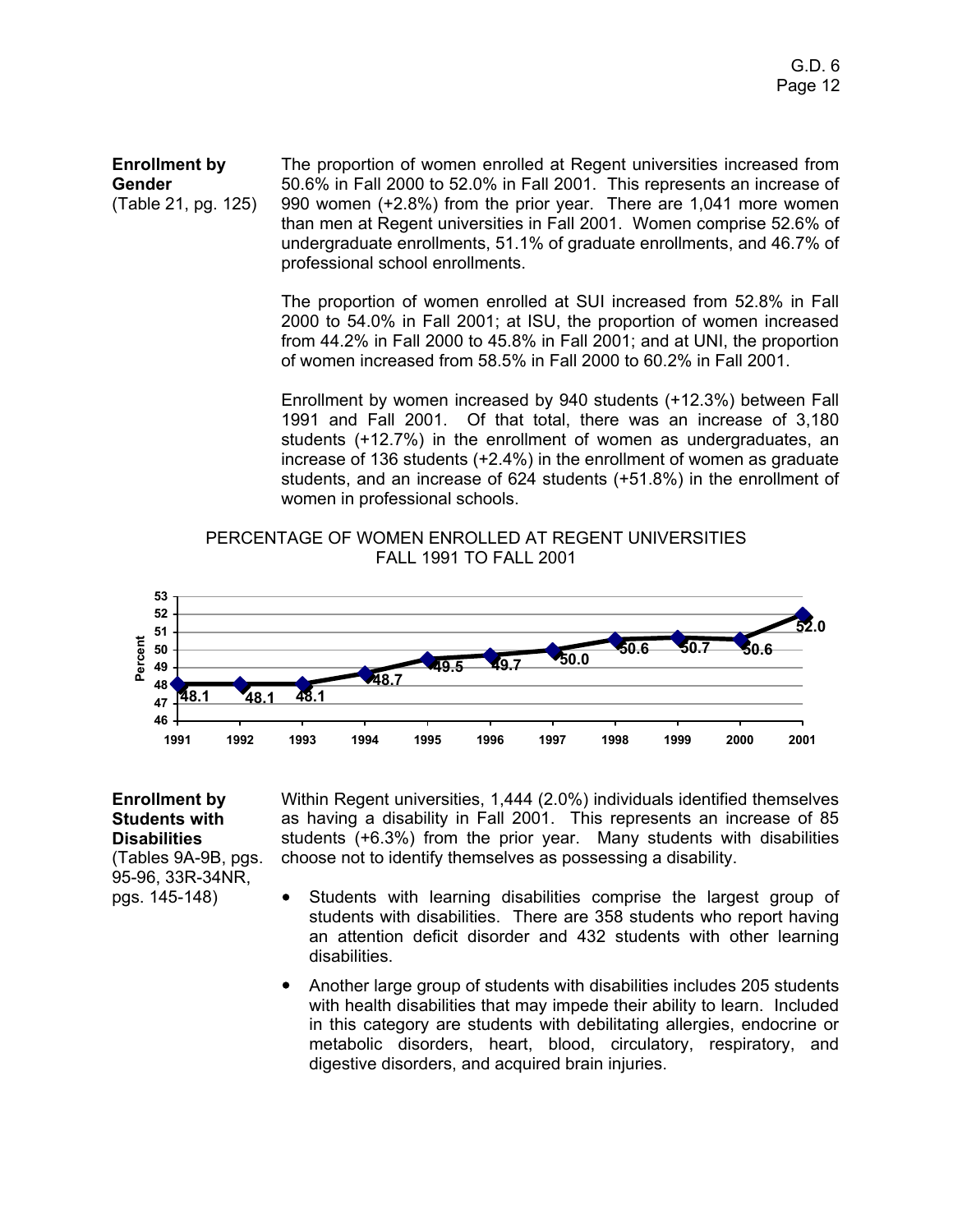- There are 181 students reporting psychiatric disabilities that may affect learning, including a variety of psychotic and neurotic disorders and serious substance abuse.
- There are 122 students with permanent mobility impairment at Regent universities. These students typically use assistive devices to enhance their mobility.
- There are 146 students who have vision, hearing, and/or speech disabilities.

In order to assist students with disabilities, Regent universities are providing services and accommodations to  $4,683<sup>4</sup>$  students during Fall 2001; this represents an increase of 326 students (+7.5%) from the prior year. Examples of services and accommodations include: readers for students (128); note takers (398); priority registration (981); tape recorders for lectures (332); course substitution (236); and testing accommodations (2,099).

Of the 38 students enrolled on-campus at the Iowa Braille and Sight Saving School, 19 are totally blind and 19 are visually impaired. In addition to having visual impairment, two students are totally deaf and 12 students are acoustically impaired. There are eight students who require wheelchairs or other assistive devices for mobility. Thirty students have permanent mobility impairment but they do not require assistive devices.

All 127 students enrolled on-campus at the Iowa School for the Deaf are totally deaf. Two students are totally blind and three students are visually impaired.

One student at Price Lab School is totally deaf and one student is visually impaired.

**Iowa Post-Secondary Enrollments** (Table 24, pg. 126) The total headcount enrollment for Iowa colleges and universities in Fall 2001 was 194,387. This represents 5,481 more students (+2.9%) than in Fall 2000. The three largest sectors – the Regent universities (36.4%), independent 4-year colleges and universities (25.1%), and public community colleges (35.3%) – account for 96.7% of the postsecondary enrollments in Iowa. Together, these sectors enrolled 188,048 students in Fall 2001 as described in the graph on the following page.

 <sup>4</sup> This number may be duplicated.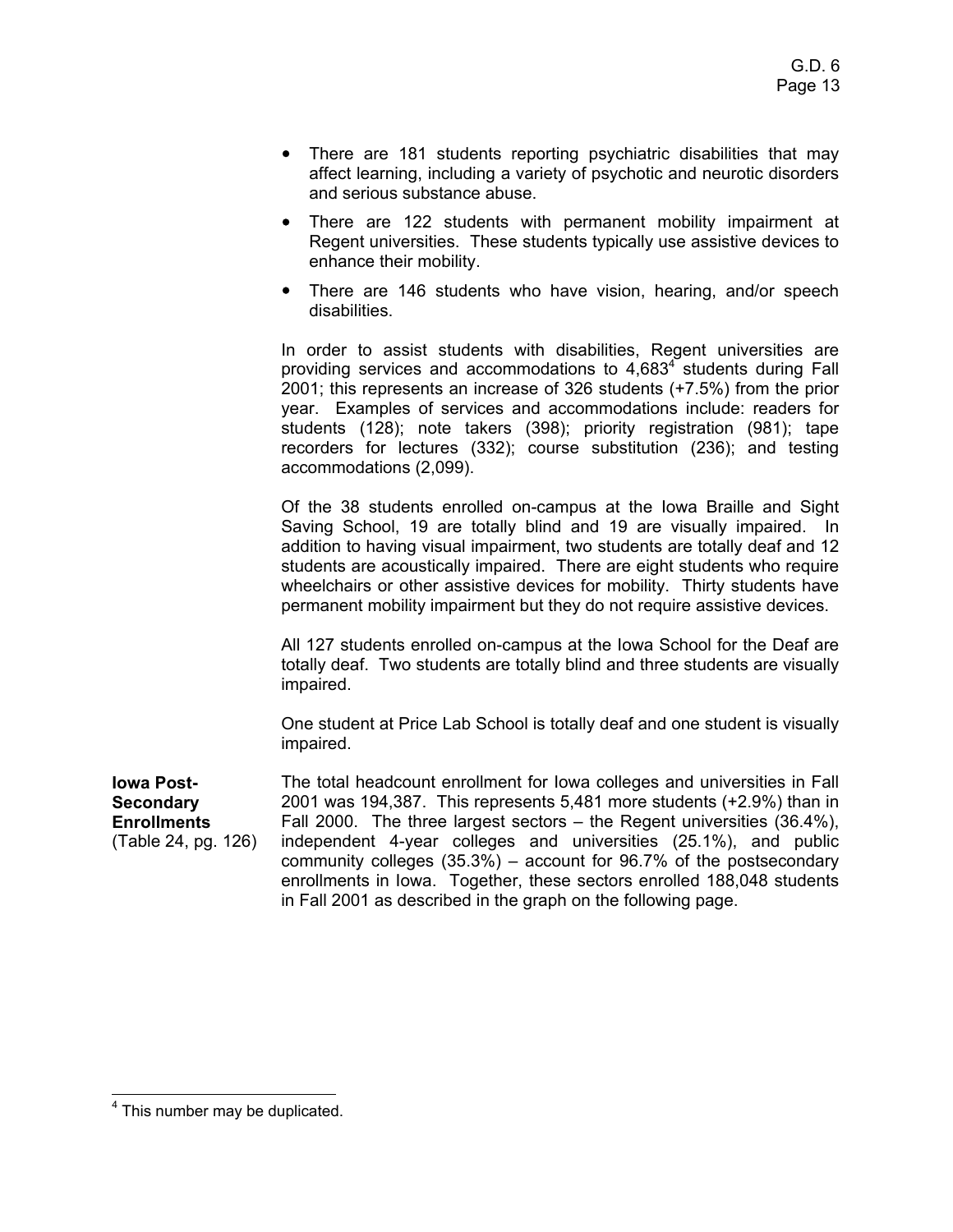

HEADCOUNT ENROLLMENT IN THE THREE LARGEST SECTORS OF IOWA POSTSECONDARY EDUCATION

> Enrollments increased at the Regent universities, private colleges and universities (20 out of 33), community colleges (10 out of 15), private junior colleges and business schools (5 out of 6), nursing schools (2 out of 2), medical technology schools (2 out of 4), and professional colleges (1 out of 3) in Fall 2001.

> During the last three years, market share (in percentages) of headcount enrollment declined for both the Regent universities and the independent four-year colleges and universities while it increased for community colleges as described in the following graph.



MARKET SHARE (IN PERCENTAGES) OF HEADCOUNT ENROLLMENT IN THREE LARGEST SECTORS OF IOWA POSTSECONDARY EDUCATION FALL 1995 TO FALL 2001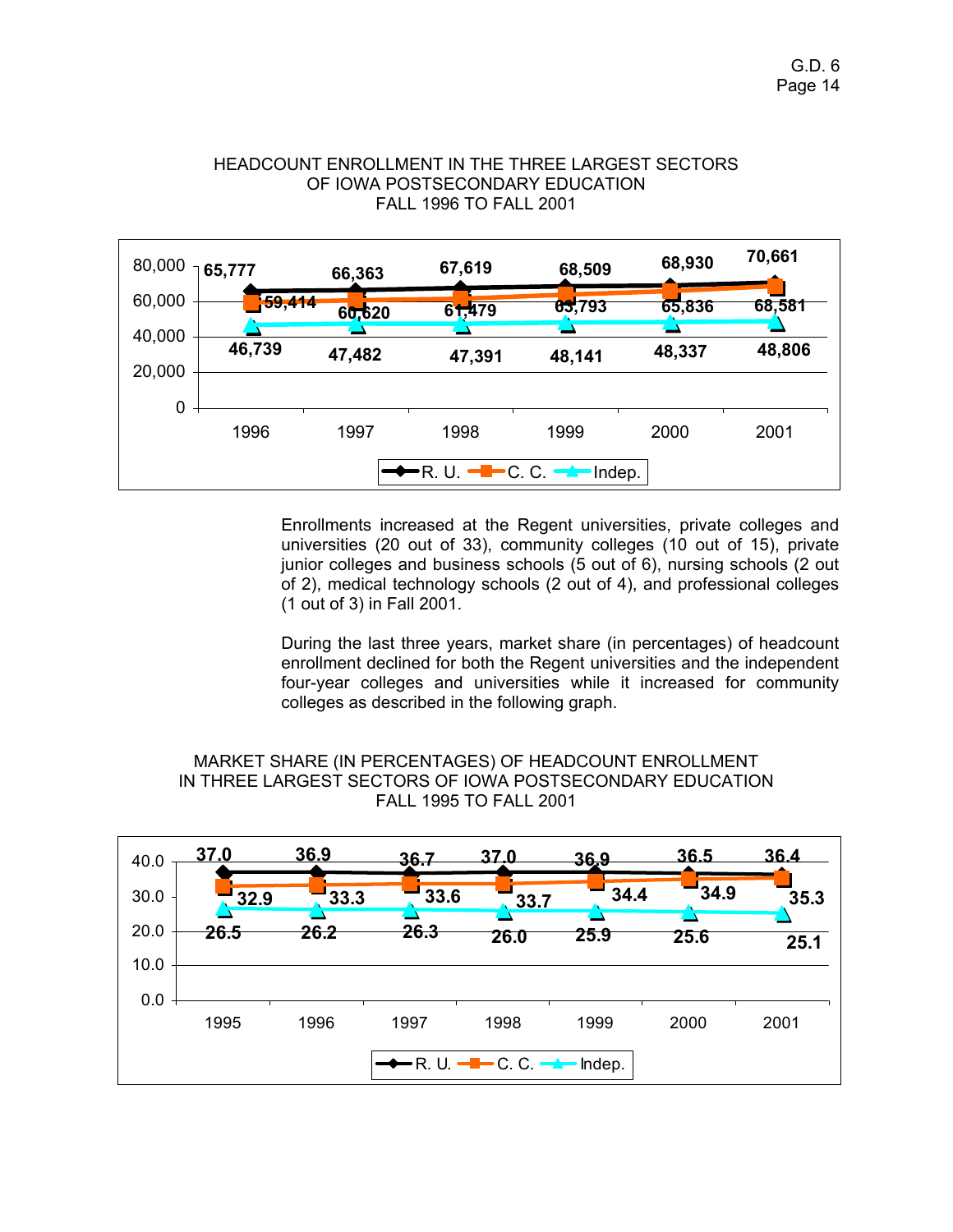**Enrollment Projections** (Tables 17-19, pgs. 107-120)

Enrollment at Regent universities is projected to increase to 71,356 students by Fall 2003. Enrollments are then projected to decline through Fall 2010 except for slight increases in Fall 2009 and Fall 2010. Total enrollment in Fall 2011 is projected to be 1.1% (-767 students) lower than in Fall 2001.





Undergraduate **Enrollment** Undergraduate enrollments are projected to have a net decrease of 799 students (-1.4%) during the next decade. By Fall 2011, resident undergraduate enrollment is projected to have a net decrease of 742 students (-1.7%); nonresident undergraduate enrollment is projected to have a net decrease of 57 students (-0.5%).

> Lower division resident undergraduate enrollments are projected to decrease by 881 students (-4.5%) by Fall 2011. According to the Iowa Department of Education enrollment projections, twelfth grade enrollments will peak during the 2002-2003 school year.

Graduate **Enrollment** Enrollment in masters degree programs are projected to increase by 13 students (+0.2%) between Fall 2001 and Fall 2011. Enrollment of resident students is projected to increase by 22 (+0.6%) while enrollment of nonresident students is projected to decrease by 9 (-0.4%).

> Enrollments in advanced degree programs are projected to decrease by 34 students (-0.7%). Enrollment of resident students is projected to increase by 10 (+0.6%) while enrollment of nonresident students is projected to decrease by 44 (-1.3%).

Professional School **Enrollment** Professional school enrollments are projected to increase by 53 (+1.2%) from 4,246 to 4,299 between Fall 2001 and Fall 2011. Enrollment of resident students is projected to increase by 25 (+0.8%); enrollment of nonresident students is projected to increase by 28 (+2.6%).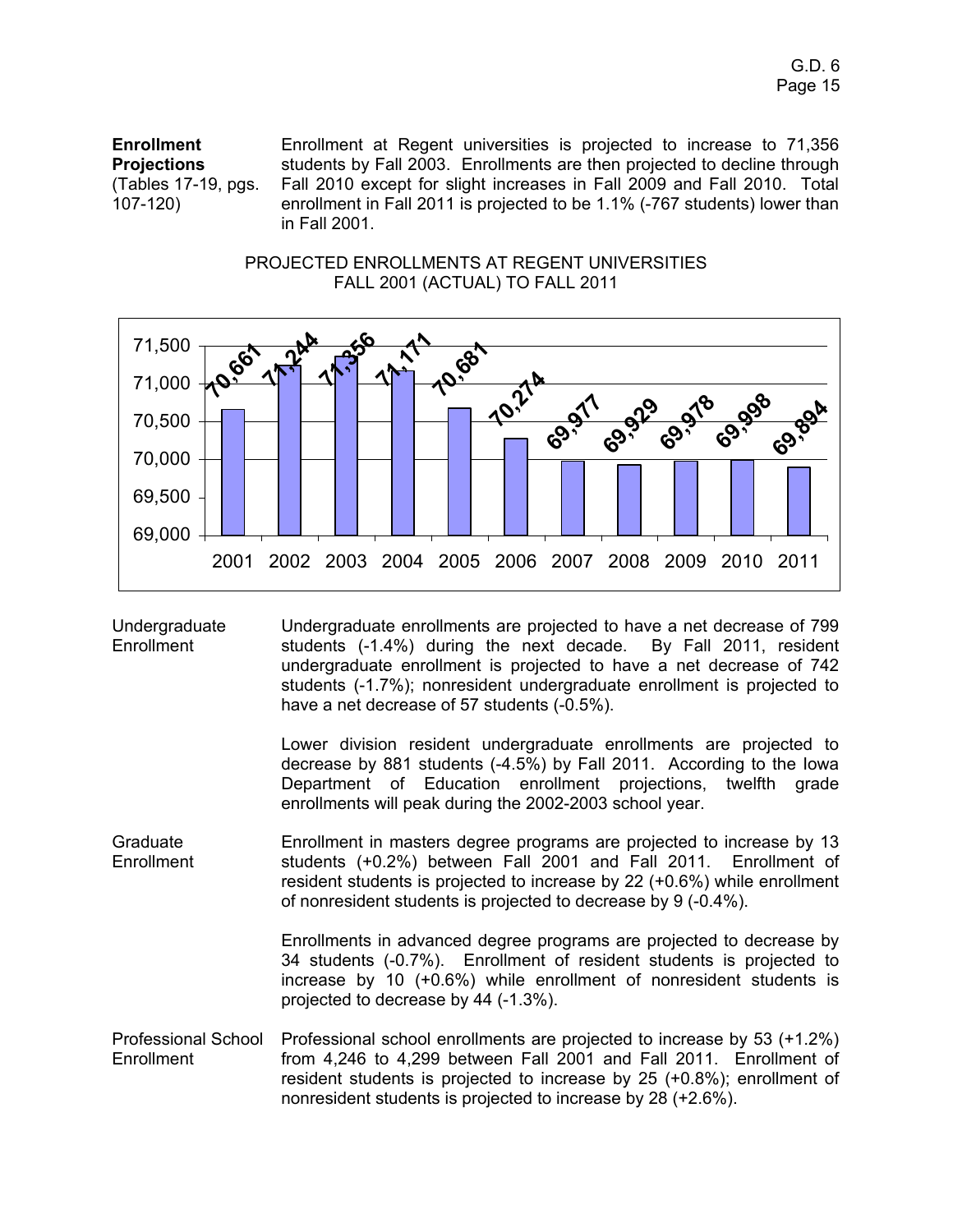**University of Iowa** An enrollment increase of 188 students (+0.7%) is projected by Fall 2011. Enrollment of resident students is projected to increase by 150 (+0.8%); enrollment of nonresident students is projected to increase by 38  $(+0.4\%)$ .



### UNIVERSITY OF IOWA ENROLLMENT PROJECTIONS FALL 2001 (ACTUAL) TO FALL 2011

Undergraduate Enrollment SUI undergraduate enrollments are projected to peak in 2002 with a high of 19,902. Between 2002 and 2010, undergraduate enrollment is projected to decline by 61 students (-0.3%). Between Fall 2001 and Fall 2011, undergraduate enrollment is projected to increase by 236 students (+1.2%). Enrollment of resident students is projected to increase by 159 students (+1.2%); enrollment of nonresident students is projected to increase by 77 students (+1.2%).

Graduate Enrollment Masters degree enrollments are projected to decrease by 49 students (-1.6%) during the next ten years. Enrollment of resident students is projected to decrease by 28 students (-1.6%); enrollment of nonresident students is projected to decrease by 21 students (-1.6%).

> Advanced degree enrollments are projected to decrease by 52 students (-2.3%) between Fall 2001 and Fall 2011. Enrollment of resident students is projected to decrease by six students (-1.1%); enrollment of nonresident students is projected to decrease by 46 students (-2.6%).

Professional School Enrollment Professional school enrollments are projected to increase by 53 students (+1.4%) during the next ten years. Enrollment of resident students is projected to increase by 25 students (+0.9%); enrollment of nonresident students is projected to increase by 28 students (+3.0%).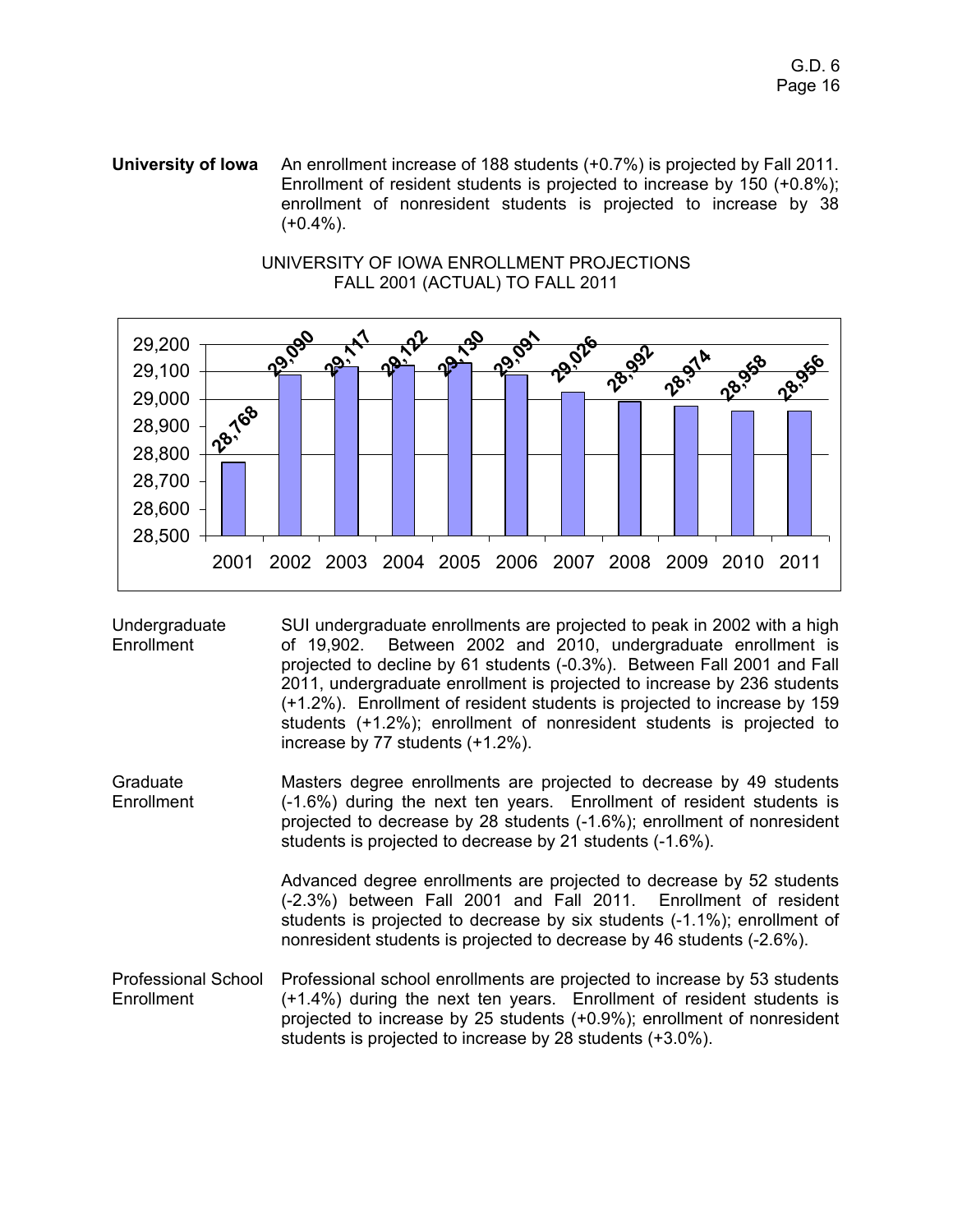**Iowa State University**  Total enrollment at ISU is projected to peak in 2003 at 28,136 with annual decreases through 2008. The net enrollment decrease between Fall 2001 and Fall 2011 is projected to be 558 students (-2.0%). Enrollment of resident students is projected to decrease by 451 (-2.3%); enrollment of nonresident students is projected to decrease by 107 (-1.4%).



# IOWA STATE UNIVERSITY ENROLLMENT PROJECTIONS FALL 2001 (ACTUAL) TO FALL 2011

Undergraduate **Enrollment** Undergraduate enrollments are projected to peak in 2003 at 23,351 and then decline through 2008. Between Fall 2001 and Fall 2011, ISU is projecting a decrease of 545 undergraduate students (-2.4%). Resident enrollment is projected to decrease by 444 students (-2.5%); nonresident enrollment is projected to decrease by 101 students (-1.9%).

Graduate **Enrollment** Enrollment in masters degree programs is expected to peak at 2,062 in Fall 2004 and then decline through 2011. The net decrease between Fall 2001 and Fall 2011 is projected to be 6 students (-0.3%). Resident enrollment is projected to decrease by 4 students (-0.3%); nonresident enrollment is projected to decrease by 2 students (-0.2%).

> Enrollment in advanced graduate programs is projected to decrease from 2,318 in Fall 2001 to 2,311 in Fall 2011. This represents a decrease of 7 students (-0.3%). Enrollment of resident students is projected to decrease by 3 students (-0.3%); enrollment of nonresident students is projected to decrease by 4 students (-0.3%).

Professional School Professional school (Veterinary Medicine) enrollments are projected to **Enrollment** remain constant at 400 students through Fall 2011. The resident and nonresident mix is expected to remain constant at 252 and 148, respectively.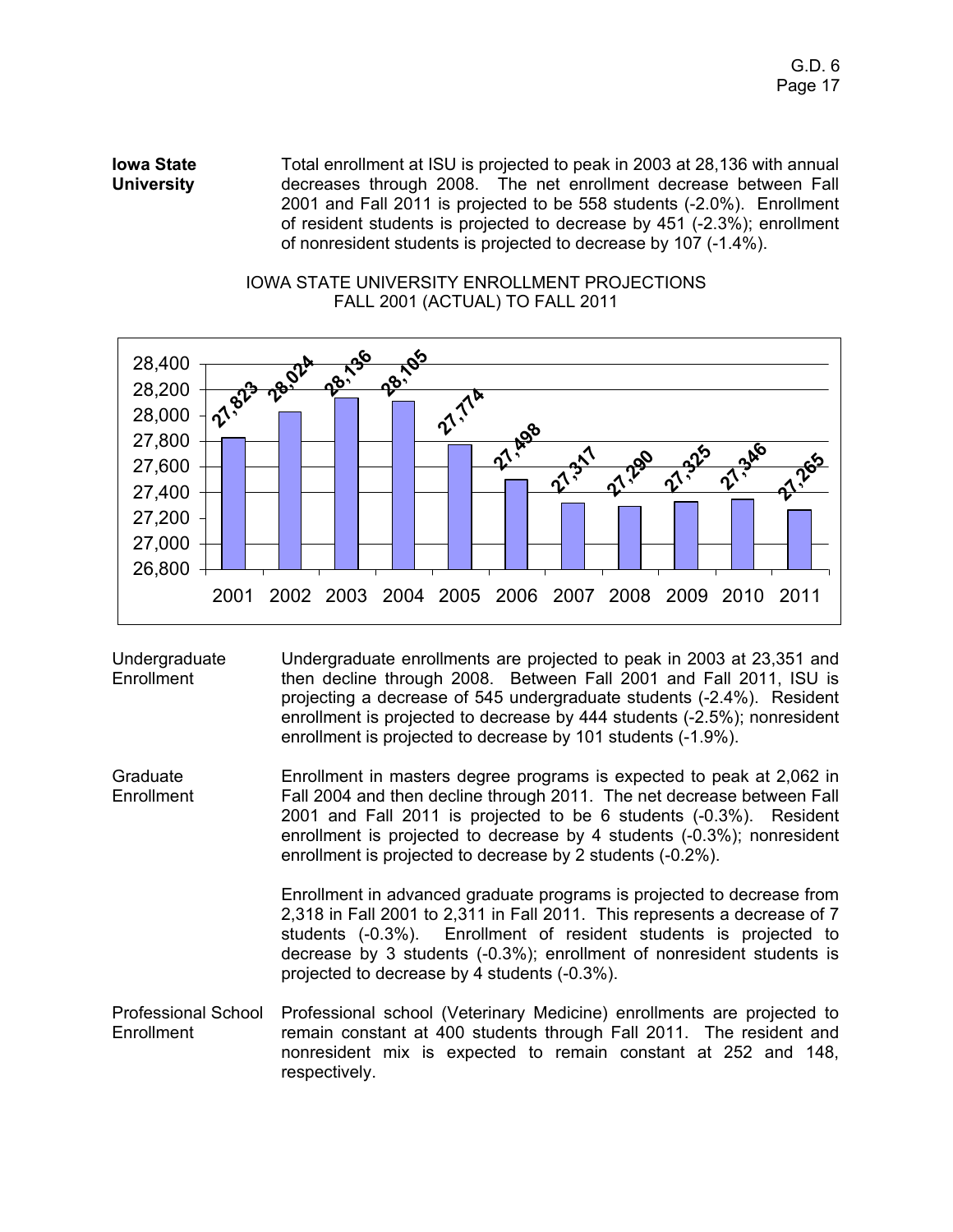**University of Northern Iowa**<sup>5</sup> Enrollment growth at the University of Northern Iowa is projected to occur through Fall 2002 to 14,130 students. Enrollments are then projected to decline to 13,634 students in Fall 2007, followed by increases through Fall 2010. The net enrollment decrease between Fall 2001 and Fall 2011 is projected to be 397 students (-2.8%). Enrollment of resident students is projected to decrease by 384 (-3.0%); enrollment of nonresident students is projected to decrease by 13 students (-1.2%).

# UNIVERSITY OF NORTHERN IOWA ENROLLMENT PROJECTIONS FALL 2001 (ACTUAL) TO FALL 2011



**Undergraduate Enrollment** 

Undergraduate enrollment is projected to peak in 2002 at 12,511 students. From 2003 until 2007, undergraduate enrollment is projected to decline to 11,959 students. Between Fall 2001 and Fall 2011, a net decrease of 490 students (-3.9%) is projected. Enrollment of resident students is projected to decrease by 457 students (-3.9%); enrollment of nonresident students is projected to decrease by 33 students (-4.6%).

Graduate **Enrollment** Masters level enrollments are projected to increase through 2011 to 1,242 students. This represents an increase of 68 students (+5.8%) from Fall 2001. Enrollment of resident students is projected to increase by 54 students (+5.8%); enrollment of nonresident students is projected to increase by 14 students (+6.0%).

> Advanced graduate degree enrollment is projected to peak at 447 in Fall 2011. This represents an increase of 25 students (+5.9%) from Fall 2001. Enrollment of resident students is projected to increase by 19 students (+6.0%); enrollment of nonresident students is projected to increase by 6 students (+5.7%).

 $5$  UNI's observations on enrollment projections are included on page 111.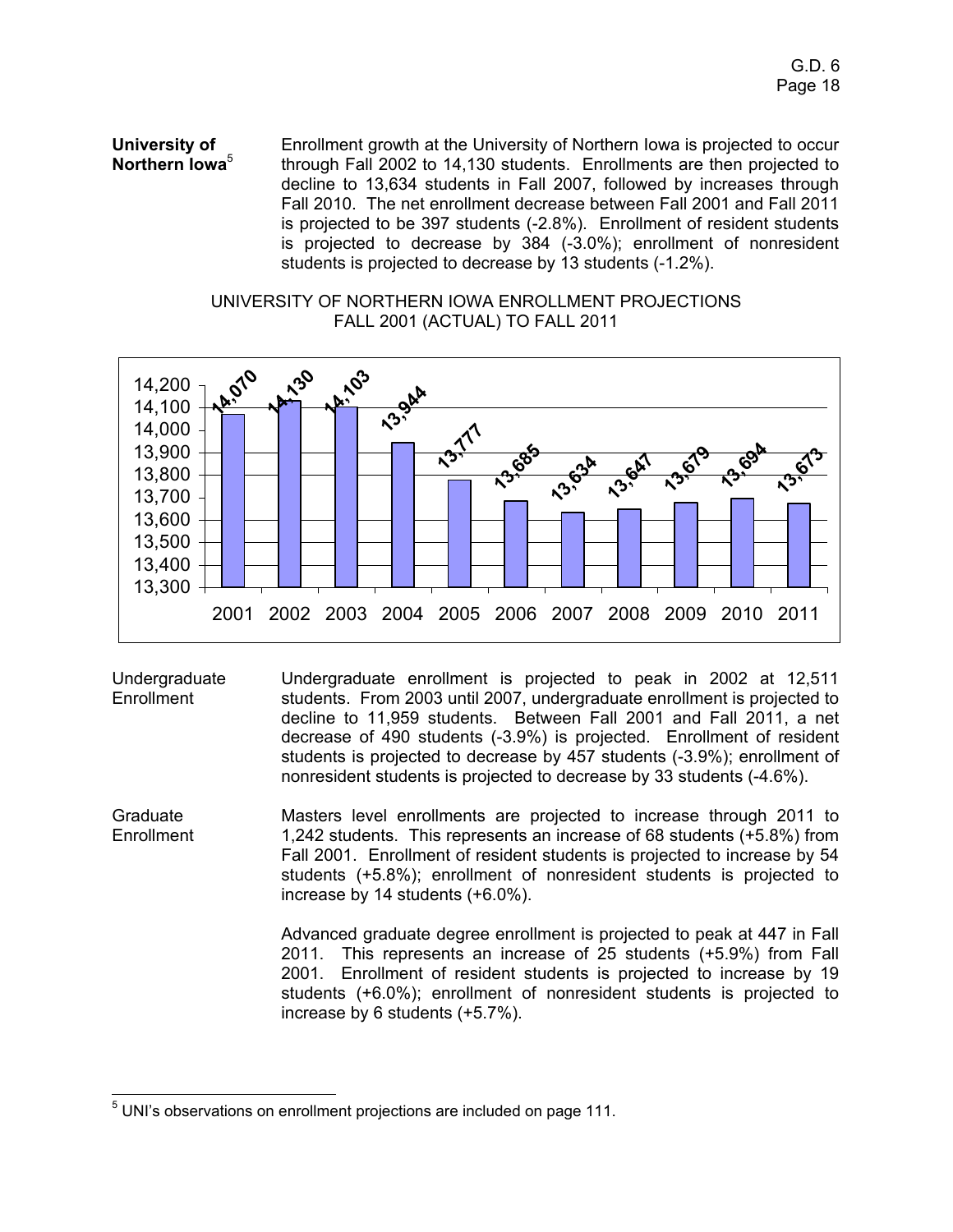**Special Schools and Price Lab School**  (Tables 25R-31NR, pgs. 127-144) As referral agencies of the state, the special schools do not recruit students. Any projection beyond five years is not based on population birth rates, but on an historical view of enrollments. Projections for the special schools are provided in two areas: (1) on-campus enrollment, and (2) off-campus services to students, schools, and families throughout the state.

Iowa Braille and Sight Saving School Iowa Braille and Sight Saving School projects that on-campus enrollment will grow from its present 38 students to 41 students by Fall 2011, a gain of three students (+7.9%).

> Off-campus services at IBSSS are expected to decrease from 312 in Fall 2001 to 300 in Fall 2011. This represents a decrease of 12 students (-3.8%) during the ten-year period.

Iowa School for the Deaf Iowa School for the Deaf projects that on-campus enrollment will grow from its present 127 students to 163 students by Fall 2011, a gain of 36 students (+28.3%).

> Off-campus services at ISD are expected to increase from 101 in Fall 2001 to 108 in Fall 2011. This represents an increase of seven students (+6.9%) during the ten-year period.

Price Lab School Enrollment at Price Lab School is projected to increase from 529 to 605 students by Fall 2011, an increase of 76 students (+14.4%) from Fall 2001.

- **Trends** Since Fall 1988, there has been an increase of 774 students (+20.6%) in the total number of transfer students into Regent universities.
	- In recent years, ISU and UNI have experienced enrollment increases beyond projections.
		- During each of the past six years, ISU has underestimated its projected enrollment for the following fall, with a variance range of +0.63% in Fall 1998 to +2.0% in Fall 2001.
		- During each of the past six years, UNI has underestimated its projected enrollment for the following fall, with a variance range of +0.24% in Fall 1997 to +1.73% in Fall 1999.
	- Since 1998, there have been annual increases in the number of offcampus enrollments at the Regent universities. The number of sites has also increased.